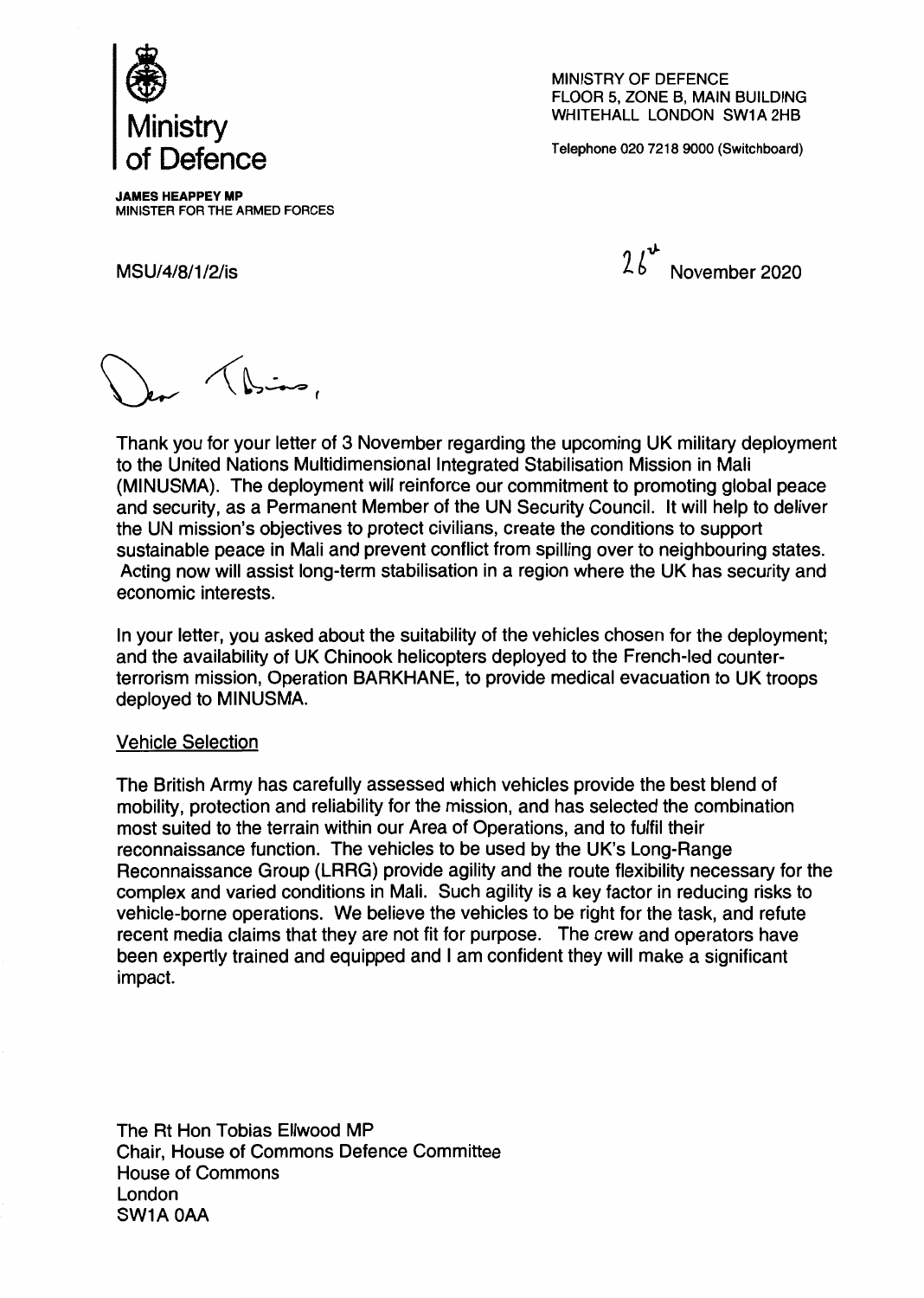## Access to UK Chinooks deployed to Operation BARKHANE

UK Chinook helicopters currently operating in Mali provide a key logistics function in support of Operation BARKHANE, the French-led counter-terrorism mission in the Sahel. MINUSMA's mandate is distinct from that of BARKHANE: it is to provide support to political processes in support of long term peace in that Mali, with duties including the protection of civilians, supporting national political dialogue and reconciliation, and assisting the reestablishment of State authority, the rebuilding of the security sector, and the promotion and protection of human rights. UN peacekeeping is not suited to counter-terrorism missions, and MINUSMA and BARKHANE are separate operations with separate command structures. While the UK Chinooks will not routinely support UN deployed personnel or the UK contingent, agreements are in place to permit our forces deployed to MINUSMA access to BARKHANE helicopter support if required in extremis, such as a medical emergency. The UK deployment in support of MINUSMA will take place with established medical and logistical support.

Against the background of growing instability in West Africa, our forces will provide a much-needed, world-class specialist reconnaissance capability, serving alongside our partners and allies in MINUSMA's multinational force. Our deployment of the LRRG will offer crucial support to the UN mission to better understand threats, enhance mission performance and achieve a lasting positive impact in Mali.

I hope the above addresses your specific questions. I would welcome the opportunity to brief the Committee on this deployment, and how it contributes to our policy objectives in Africa and to UN Peacekeeping.